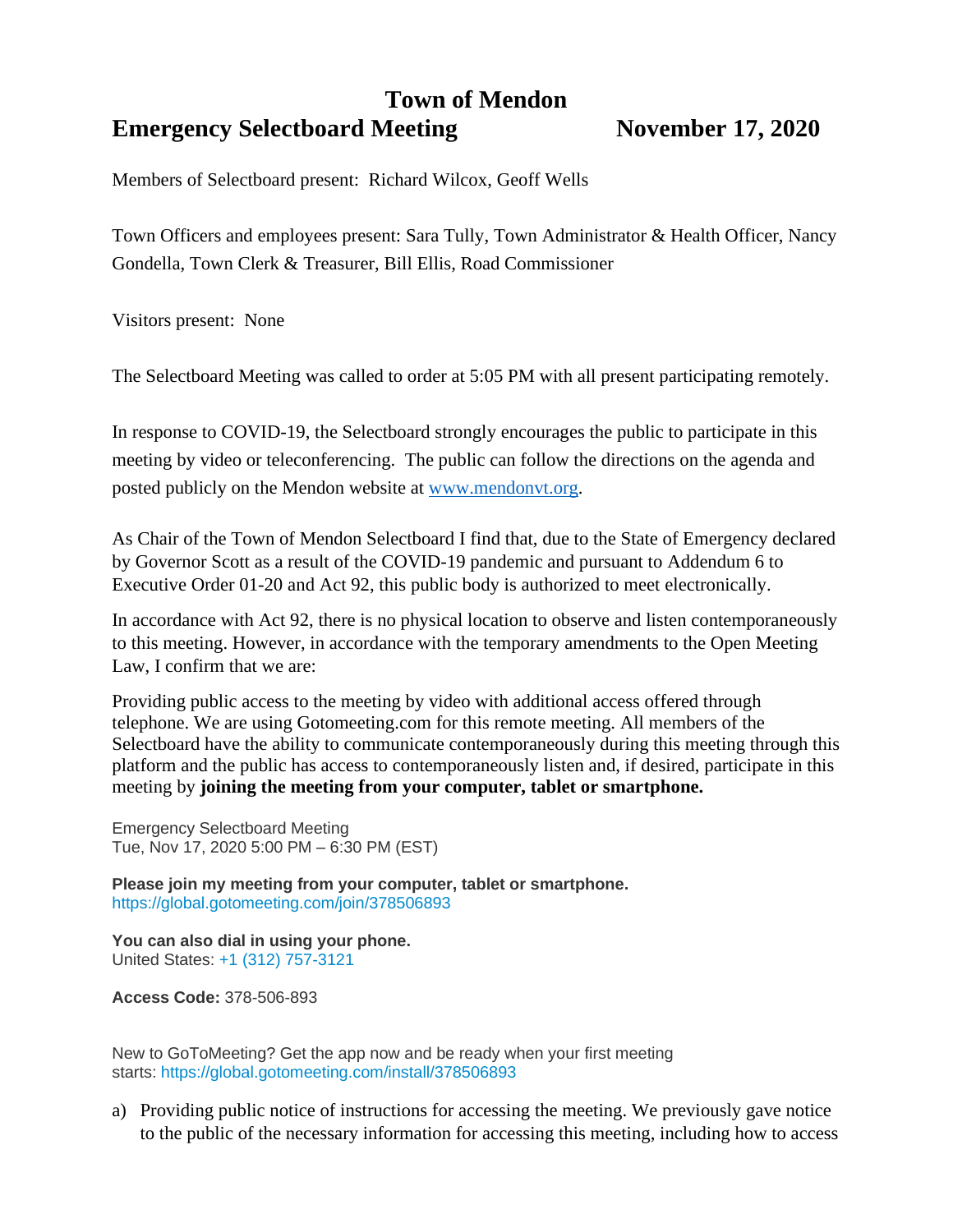the meeting using telephone and video in our posted meeting agenda. Instructions have also been provided on the town website at: www.mendonvt.org.

- b) Providing a mechanism for the public to alert the public body during the meeting if there are problems with access. If anybody has a problem, please *e-mail mendonclerk@comcast.net* and
- c) Continuing the meeting if necessary. In the event the public is unable to access this meeting, it will be continued to a time and place certain.

Please note that all votes taken during this meeting that are not unanimous will be done by roll call vote, in accordance with the law.

Let's start the meeting by taking a roll call attendance of all members participating in the meeting.

Roll call: Richard Wilcox, Geoff Wells

Agenda: The purpose of this emergency meeting is to discuss the changes of the Executive Order and how the effect operations of the municipality.

Friday, November 13, 2020 Governor Scott released further guidance to slow the spread of COVID-19. Cases in Vermont are steadily increasing and he has ordered municipal operations to conduct business remotely to the maximum extent possible.

The Mendon Continuation of Operations Plan will be updated to reflect how operations will continue in the short term and intermediate term if COVID-19 effects the staff. Vermont Emergency Management is recommending plans be implemented to replace staff in each vital position with 2 additional people. Therefore, Mendon is creating a back-up plan for the back-up plan.

The goal is to minimize exposure. The Town Office and Garage will be closed to the public. The Town Office will be accessible by appointment only to conduct vault research and other transitions that can not be completed remotely, with no contact or by mail. No two employees and officials will work in the office or garage at the same time. Shifts will be staggered to the greatest extent possible.

The town will grant access to the Rutland County Sheriff on duty in Mendon to exchange batteries at the office.

There being no further business, R. Wilcox moved to adjourn at 5:44 PM. Motion seconded by G. Wells. The Selectboard approved the motion.